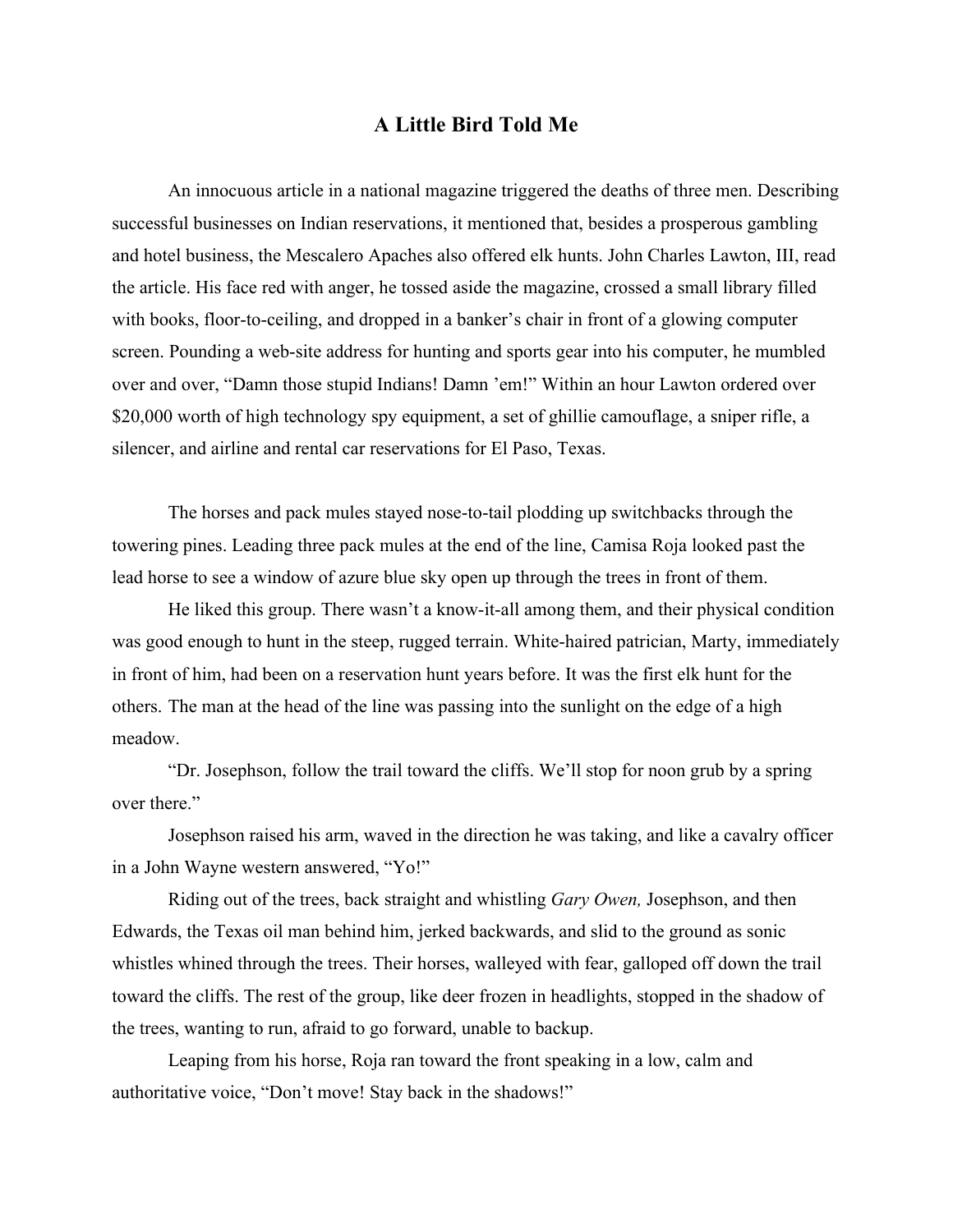Luis, who rode behind Edwards, growled through clinched teeth as Roja ran by, "They've been shot!"

Creeping up to the edge of the meadow, he kneeled behind bushes at the edge of the trail, and peered at the still forms on the ground. Josephson and Edwards had small holes in the middle of their chests. Their lifeless, staring eyes, and mouths locked open in surprise, said there was nothing he could do for them.

An angry, venomous voice echoed against the cliffs. "You boys are gonna die! You're not gonna murder anymore animals, ever, by damn. That includes you too, Indian! Any man who'd sell his birth right is too stupid to live! If you wanna live a little longer, don't you boys move. I can kill ya comin' or goin'."

Scanning the meadow and the cliffs, Roja couldn't find the voice's source, the echo made finding it impossible. He turned to the others. Marty and Luis were off their horses, waiting for him to tell them what to do. Benton was still mounted, trying to decide where to bolt.

"Benton! Get off your horse! Get off your horse, now!" He motioned for Marty to grab the reins. It was too late. As soon as Marty reached for them, Benton whipped his horse forward. It jumped into a run, and thundered past, showering him with pine straw and trail dirt. Benton didn't make it twenty yards before he too, was slaughtered. Unlike Josephson and Edward's horses, Benton's horse turned and ran back past them down the trail. It almost reached the first switchback when a thundering explosion blew, dirt, rocks, bushes and the horse into small pieces.

"Sorry about the horse. Collateral damage. There're a few more of those little nuggets with trip wires scattered around down there. I have a few right where you are, but I can trigger them all from here if you try to move. Just stay put. You need to think about the price you're paying for murdering the animals. That was good advice you gave Benton. He should have gotten off his horse."

Jerking out his radio, Roja pushed the transmit button. "Base! Base! Roja! We're under fire. A crazy's at Otero Cliffs! Three men down! Send in the cavalry! Out!" The radio's response was a numbing crackle of loud static.

Marty flipped open his pocket notebook, and with Luis crept over next to him. Hand trembling, he scribbled a note, putting an index finger to his lips as he finished.

*SOB jamming your radio. Has acoustic antenna. Can hear us.* Luis nodded.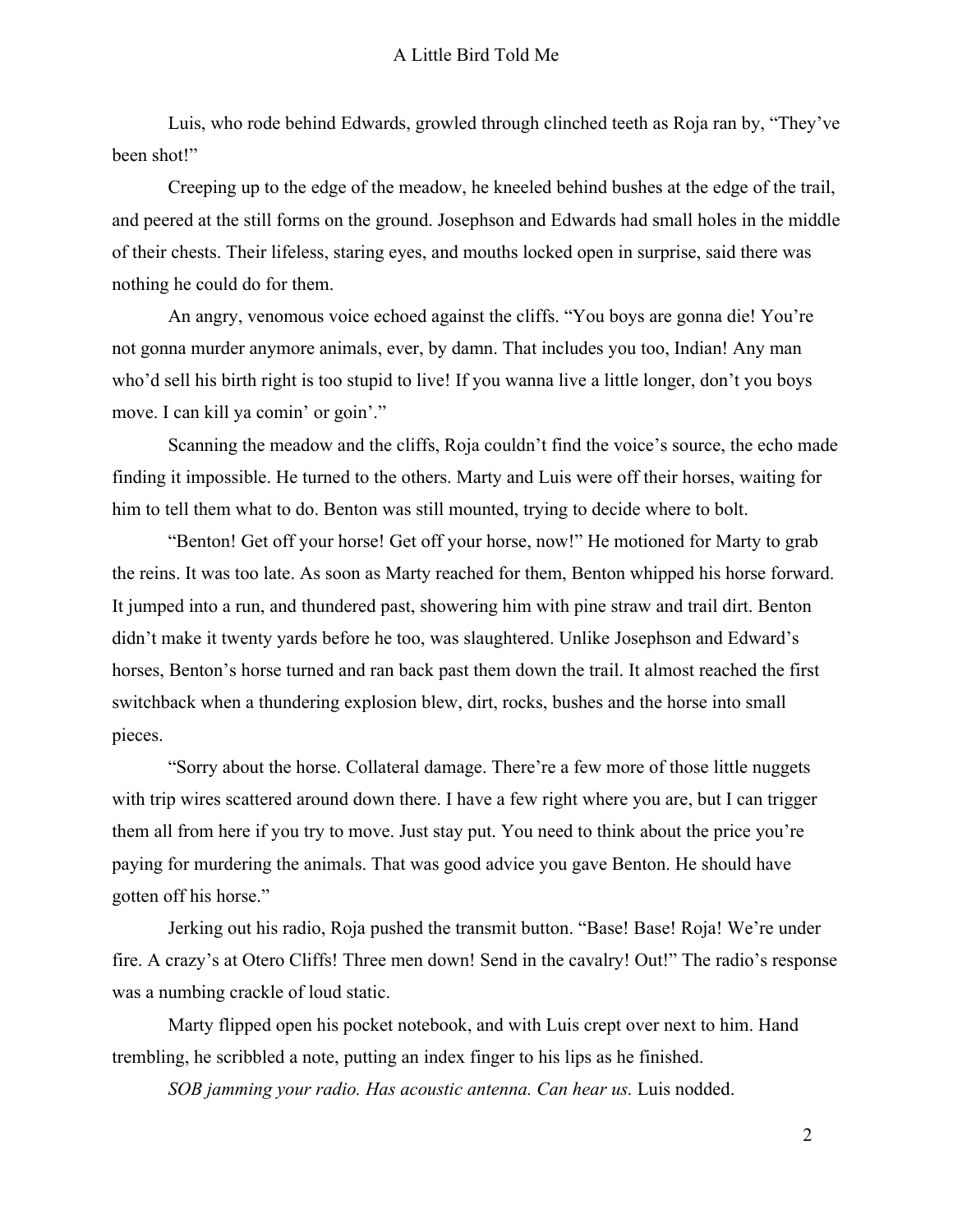Roja puffed out his cheeks and blew trying to relax, even as sweat dripped off his chin in the cool, thin air. He motioned for Marty to hand him the pencil and notebook. He wrote: *Stay close to ground. Pull horses behind trees. Don't run. Any ideas B4 I try to get him?*

Luis and Marty wrote back.

*Hi pwr rifle w/silencer. Maybe up in cliffs watching?*

Nodding, he waved toward the ground with the flat of his hand, and mouthed 'stay put'. They pulled the horses up close behind the big trees, and eased their rifles out of their saddle scabbards. Stretching out behind a couple of big pines close to the edge of the meadow, they began scanning the cliffs through their riflescopes.

Several feet above their heads, bark and splinters started blowing off the pines and a couple of small limbs were snipped off at head height where Luis and Marty had stood. The trees behind them again rattled with angry sonic whines. Jerking and dancing around in the wood shower, the horses were hard to hold. It was eerie to see the effects of the bullets, but to hear no thunder from the rifle.

 "Just want to keep you boys honest while you consider your sins." A few more bullets impacted the trees, and then stopped. Luis and Marty scanned the meadow. They looked over at Roja who had his binoculars trained on the cliff, a quizzical look on their faces. Waving his hand toward the ground, he motioned them to stay put. He had to think.

Staring at the cliffs, it dawned on him that they were too far away! The shooter's range shouldn't be more than four or five hundred yards at most. At that range, and with the winds up on these ridges, he'd have to be an exceptional shot even with a good sniper scope. He scanned an imaginary five hundred yard arc across the meadow, and identified several candidates for the shooter's location. Studying each one, he eliminated all but two. They were piles of boulders sticking up like sore thumbs above the junipers and grass scattered over the meadow, prime real estate for a shooter wanting to watch where their trail broke from the trees.

Roja studied each boulder pile, but found nothing to suggest the shooter was there. He sat back against the big pine and puffed, sounding like a surfacing whale. Tossing a small stick at Luis and Marty to catch their attention, he pointed to the two boulder piles, made a finger pistol and nodded. They trained their scopes on the boulders. Bullets whistled into the trees once more. *Got cha!* Roja thought. He swung his binoculars toward the boulders, but he saw nothing – no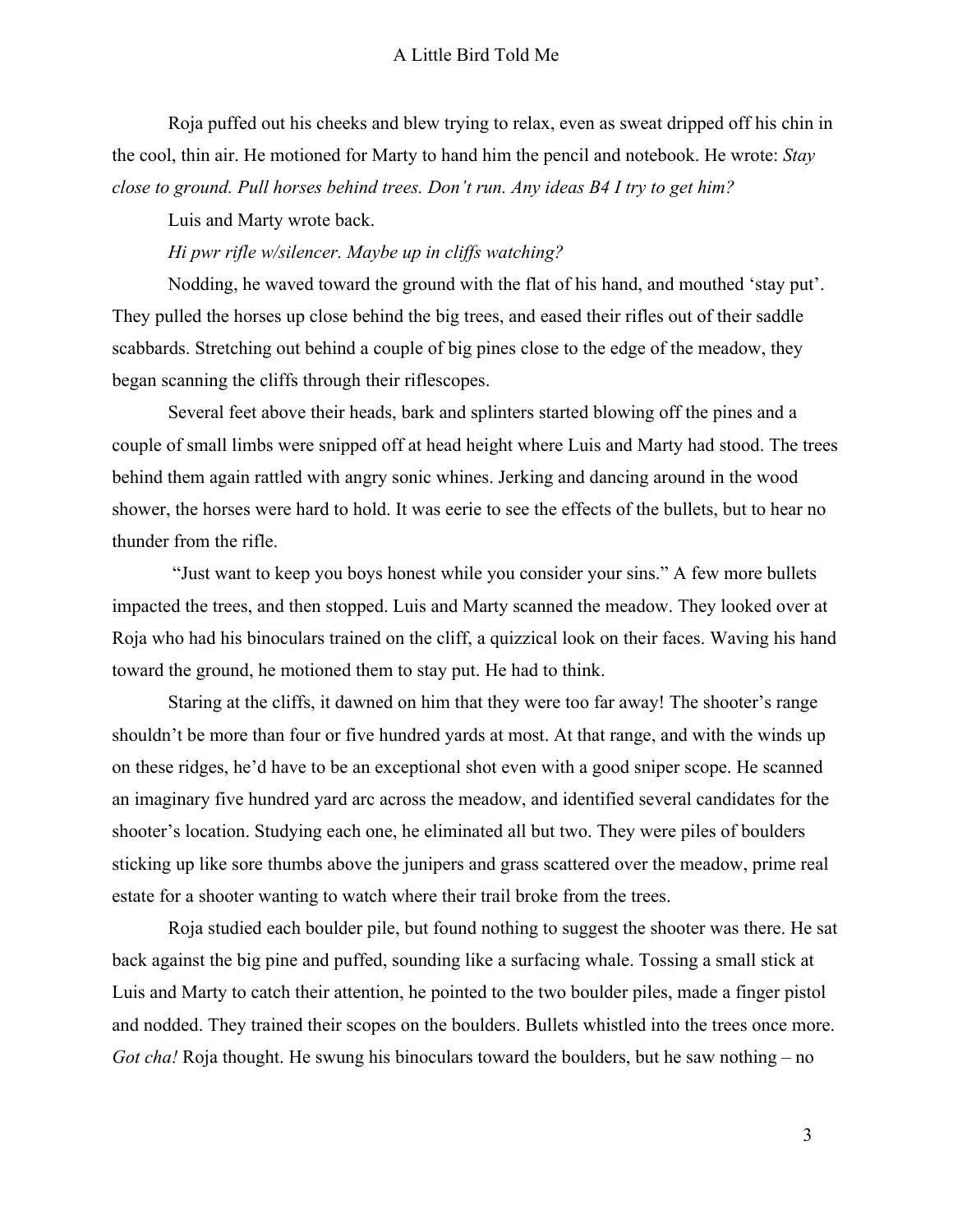barrel, no smoke, and no glint off optics. Marty and Luis looked over at him, shook their heads, and shrugged their shoulders.

"Gettin' nervous, boys? How ya like being shot at?"

Roja grit his teeth in frustration. Where was that jerk? Swinging his binoculars back and forth between the boulder piles, he was ready to look elsewhere. A small flock of canyon wrens, obviously disturbed, flew out of the junipers next to the closest boulder pile. They fluttered and swooped around and over the boulders, and then headed for the tree line across the meadow. He sat back against the tree grinning, and tossed a pebble at Luis and Marty. He made another finger pistol toward the first boulder pile and nodded. Frowning, they shook their heads, not believing him.

"If you want to save your horses, send 'em out now, one at a time, nice and slow. I'd sure hate to destroy those good lookin' animals just because their riders are gonna get what's coming to 'em."

He held his hand out, palm flat, waving it back and forth for Marty and Luis to stay still, and yelled back.

"Okay, okay señor, just give us a minute to get 'em started."

First tying the reins for each horse together near their ends, and then looping them over the saddle horns, he pulled off his wide belt, buckled it, and looped it around his saddle horn for something to hold on to without showing his hand on the other side of the saddle.

"Are you sending them out or not? You might buy a little extra time if you send 'em out now. What are you gonna do?"

"Hold on! Here they come!"

Roja pointed to Luis and nodded. Luis smacked his horse on the rump sending him out of the trees and down the trail toward the cliffs. A few seconds later, Marty sent his out. Running his arm through the belt loop and hanging his foot backwards in the stirrup so he could hang from the side out of sight from the pile of boulders, Roja sent his paint trotting into the bright light right behind Marty's roan.

"Thank you, gentlemen. Now I'll give you a few more minutes to say your prayers before I blow you straight to hell! Course if you want to try to run for it out in the open, I'll give you that option, too. Maybe you'll get lucky like those animals you sometimes miss."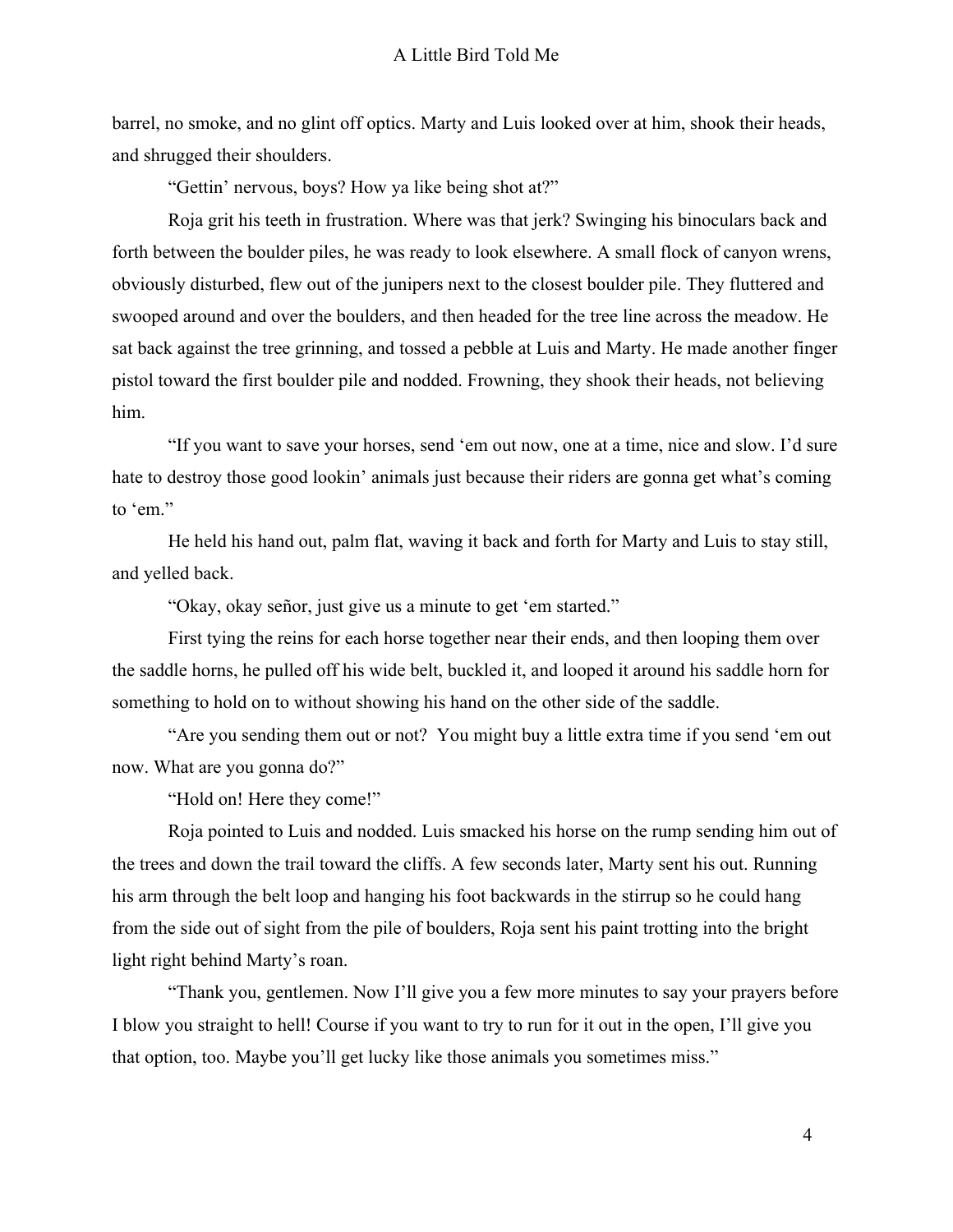Lawton watched the horses emerge from the trees and trot toward the cliffs. Despising the thought of killing any animal, he was relieved to see the hunters had decided to let the horses live. He saw the beautiful black and white paint slow down on the trail toward the cliffs, and turn to wander out into the meadow. Soon, the other two followed. They stopped to nibble at the soft green grass growing around the junipers, and then moved to a fresh, more inviting patch. He'd give them time to get well out of the way before he blew away their riders.

Hiding under the ghille camouflage that made him look like a pile of dry brush, Lawton smiled as he watched the horses graze. Big animals were such free spirits. Glancing over his equipment, his grin widened. The big silencer on his rifle, the ultra-powerful radio jammer, and the super-sensitive acoustic antenna that practically let him hear his targets breathing were technological marvels. He was going to have a good time knocking off hunting parties until their bloodthirsty killing stopped.

The horses drifted past his boulders and out of his field of view. It was time for a little fun.

Laughing and yelling, he emptied his rifle clip into the trees where the men hid. Limbs were sent winding, leaves fluttered to the ground, and splinters and bark chips covered Luis and Marty hugging the ground, praying, and hoping for deliverance.

"How ya like shooting now boys? It's fun isn't it, especially if you're on the wrong end of the bullet? You fellows just relax, judgment day's almost here."

Roja eased off the paint, and keeping it between him and boulders, maneuvered closer to the shooter. Fighting the urge to charge the boulders in a desperate grab for the shooter's transmitter and rifle, he guided the paint forward until he was within a hundred yards of the boulders. He saw boot soles sticking out of the camouflage cover between three boulders just to the right of the biggest boulder.

"Five more minutes, boys, and then it's good-by!"

Fifty yards, forty, thirty, twenty. The paint snorted. Roja, with just a large juniper between him and Lawton, froze as the camouflage stirred. A face appeared, looking directly toward him. Roja barely breathed.

"Come on over here old son, come on. I got an apple for ya."